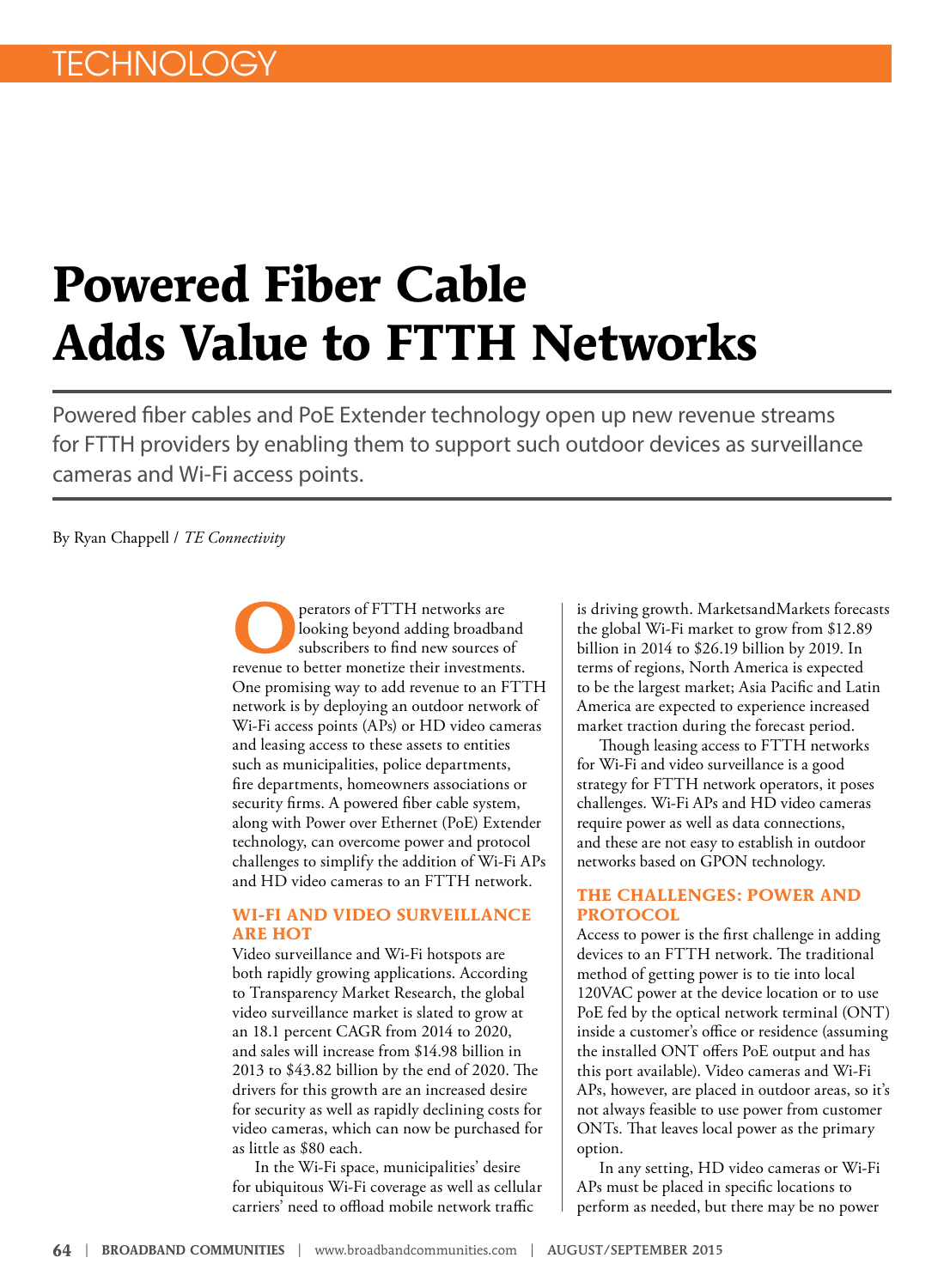

Figure 1: A powered fiber cable system

source near these locations, or accessing that power may be problematic. For example, a network operator that seeks to mount cameras or APs on powered light poles would have to negotiate with the utility company to get access to that power – a process that can take months and eat into the revenue the operator expects to receive from implementing the service. Some utilities may require operators to install expensive power meters to track power consumption and then require periodic payments based on individual meter readings. Alternatively, an operator may want to put a camera on the side of a building but then would have to negotiate with the building owner for power.

In any case, connecting to AC power requires an electrician to make the connection, which complicates the installation and adds time. 120VAC circuits may generally not be installed in the same conduits as communications cables because of electrical safety issues, so typically an AC connection must be installed in a separate conduit, adding expense and right-of-way issues into the mix.

A configuration must usually then be custom engineered for converting AC to DC power, providing proper electrical protection for the outdoor environment, converting media properly (to GPON for most FTTx networks), connecting to the optical fiber network and building ruggedized housing to install this equipment.

PoE is a highly useful way of connecting and powering network devices such as HD video cameras and Wi-Fi APs. Because PoE functions within the low-voltage NEC Class 2 electrical code, PoE cables may be routed with other communications cables. However, the 100-meter maximum reach of PoE limits its applications. Some solutions exist to extend PoE marginally, but any real solution must bring power precisely where it is needed, even over considerable distances (up to a mile or more).

Converting the GPON protocol to PoE is the second challenge. Even if local power is available, the FTTH network's optical signal must be

converted to an electrical PoE signal to power and communicate with cameras and Wi-Fi hotspots. A media converter usually handles this function, but media converters are bulky and not typically ruggedized for outdoor use.

# **POWERED FIBER CABLE AND POE EXTENDERS**

A powered fiber cable combines singleor multimode fiber with copper power conductors. The cable system includes a rack-mounted power and optical fiber termination point, the cable and a remote termination node for each device that plugs into the cable. (See Figure 1.)

The system functions on low-voltage DC within the NEC Class 2 electrical code, so the network operator needn't have an electrician install connections at the remote sites. Staying within NEC Class 2 also allows the cables to be routed as any communications cable – no extra conduit runs are required as needed in typical Class 1 (120VAC) circuits. In short, a powered fiber cable system allows a network operator to